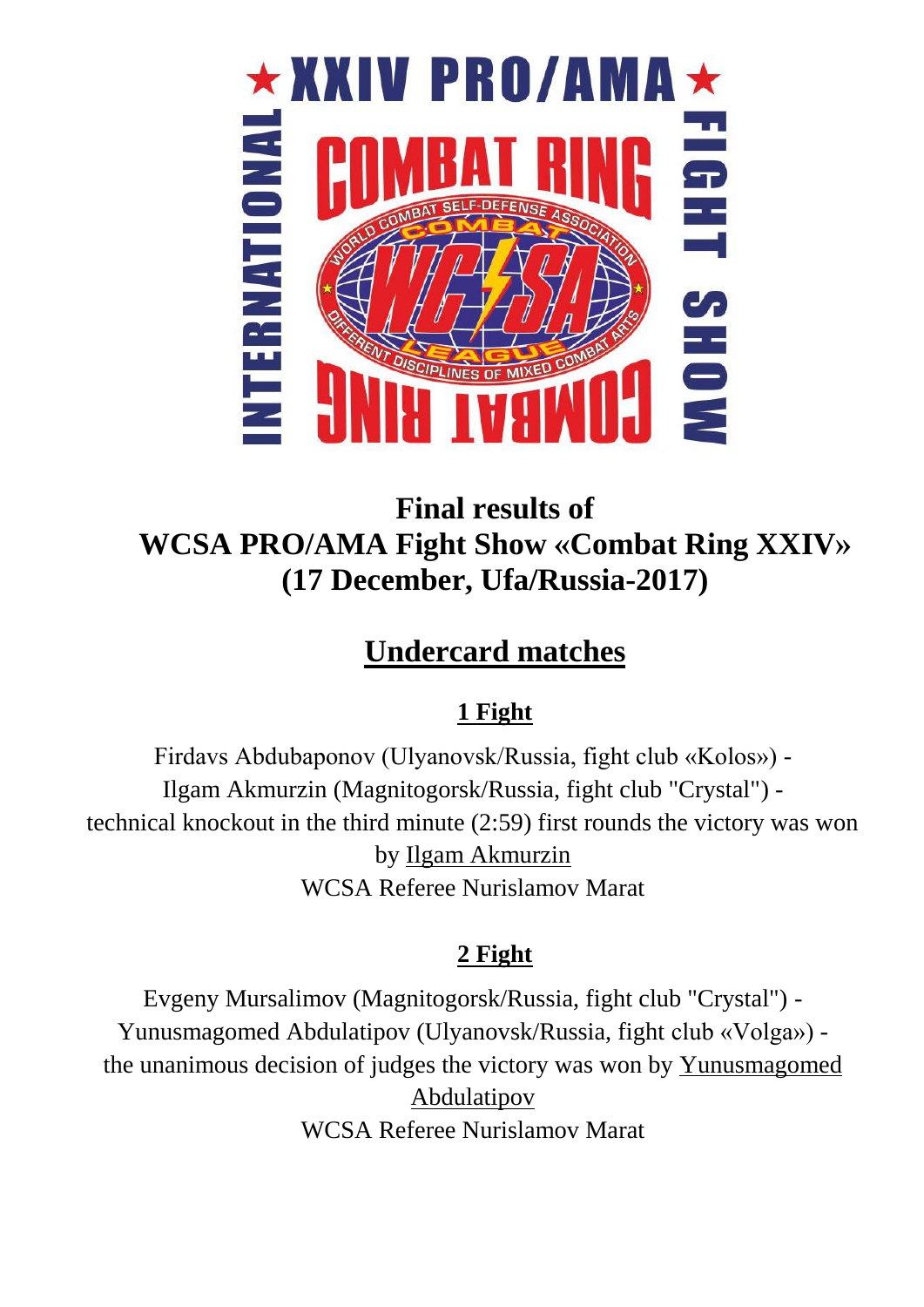#### **3 Fight**

Abdulmuslim Nikamamayev (Ulyanovsk/Russia, sports club "Olimpiyets") - Ruslan Hisamutdinov (Kazan/Russia, fight club «Divizion») suffocating technique in the third minute (2:52) second rounds the victory was won by Ruslan Hisamutdinov WCSA Referee Nurislamov Marat

#### **4 Fight**

Azarbek Abdurokhmonov (Tajikistan, fight club «Prayd») - Temirdan Tokov (Kislovodsk/Russia, fight club «Champion») the unanimous decision of judges the victory was won by Azarbek Abdurokhmonov WCSA Referee Nurislamov Marat

### **5 Fight**

Ingiskhan Ozdoyev (Magas/Russia, fight club «Muslim») - Yahya Gaziyev (Ulyanovsk/Russia, sports club "Olimpiyets") suffocating technique in the third minute (2:35) second rounds the victory was won by Ingiskhan Ozdoyev WCSA Referee Abulkhanov Ildar

### **6 Fight**

Ozod Zhurayev (Uzbekistan, fight club «Titan»)- Sukhrob Budonov (Kazan/Russia, fight club «Divizion») suffocating technique in the second minute (1:25) first rounds the victory was won by Sukhrob Budonov WCSA Referee Abulkhanov Ildar